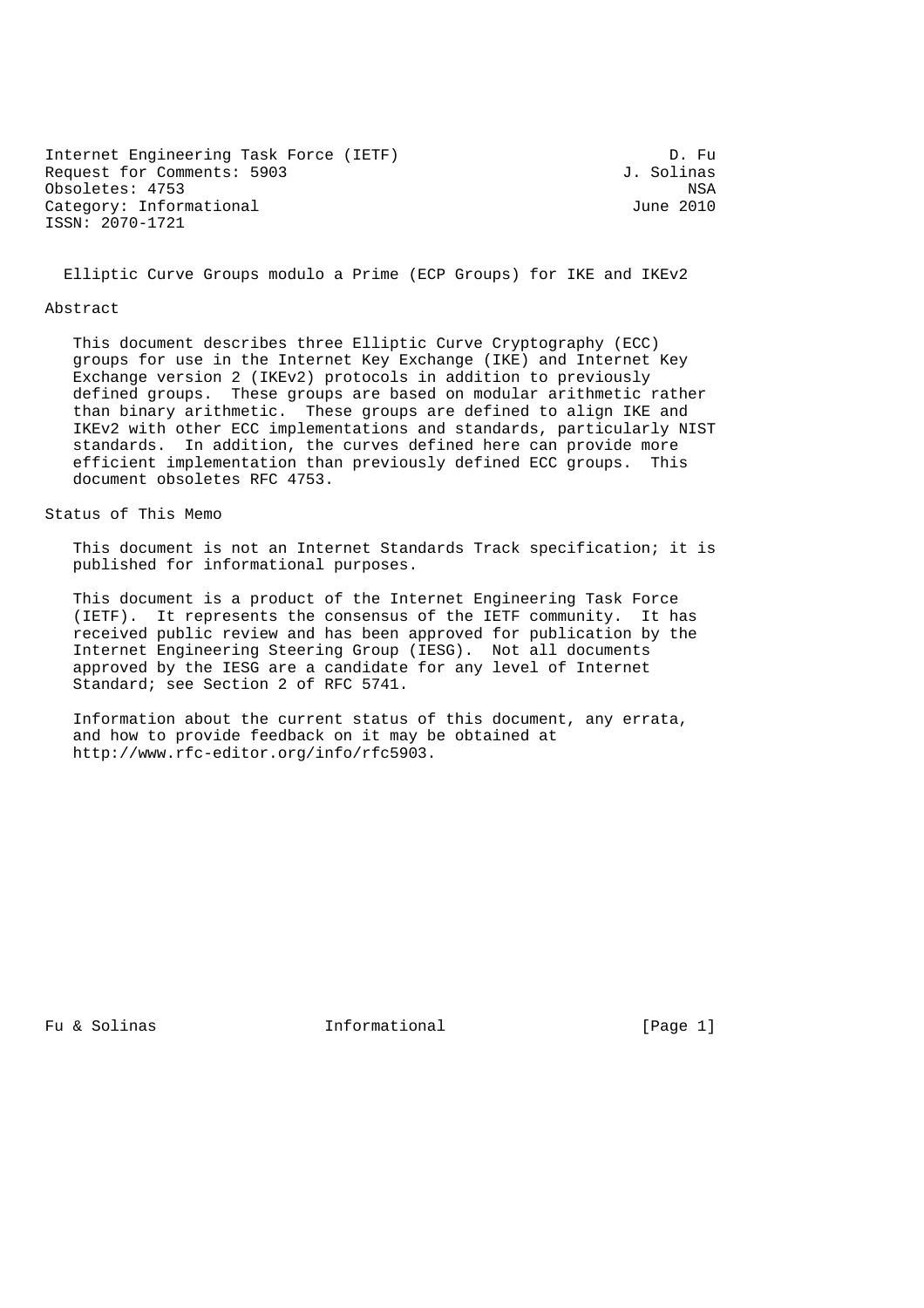# Copyright Notice

 Copyright (c) 2010 IETF Trust and the persons identified as the document authors. All rights reserved.

 This document is subject to BCP 78 and the IETF Trust's Legal Provisions Relating to IETF Documents (http://trustee.ietf.org/license-info) in effect on the date of publication of this document. Please review these documents carefully, as they describe your rights and restrictions with respect to this document. Code Components extracted from this document must include Simplified BSD License text as described in Section 4.e of the Trust Legal Provisions and are provided without warranty as described in the Simplified BSD License.

Table of Contents

| 2. |      |  |  |  |
|----|------|--|--|--|
|    |      |  |  |  |
|    |      |  |  |  |
|    |      |  |  |  |
|    |      |  |  |  |
|    |      |  |  |  |
|    |      |  |  |  |
| б. |      |  |  |  |
|    |      |  |  |  |
|    |      |  |  |  |
|    |      |  |  |  |
|    |      |  |  |  |
|    |      |  |  |  |
| 9. |      |  |  |  |
|    |      |  |  |  |
|    | 10 1 |  |  |  |
|    |      |  |  |  |

Fu & Solinas Theormational Fu & Solinas (Page 2)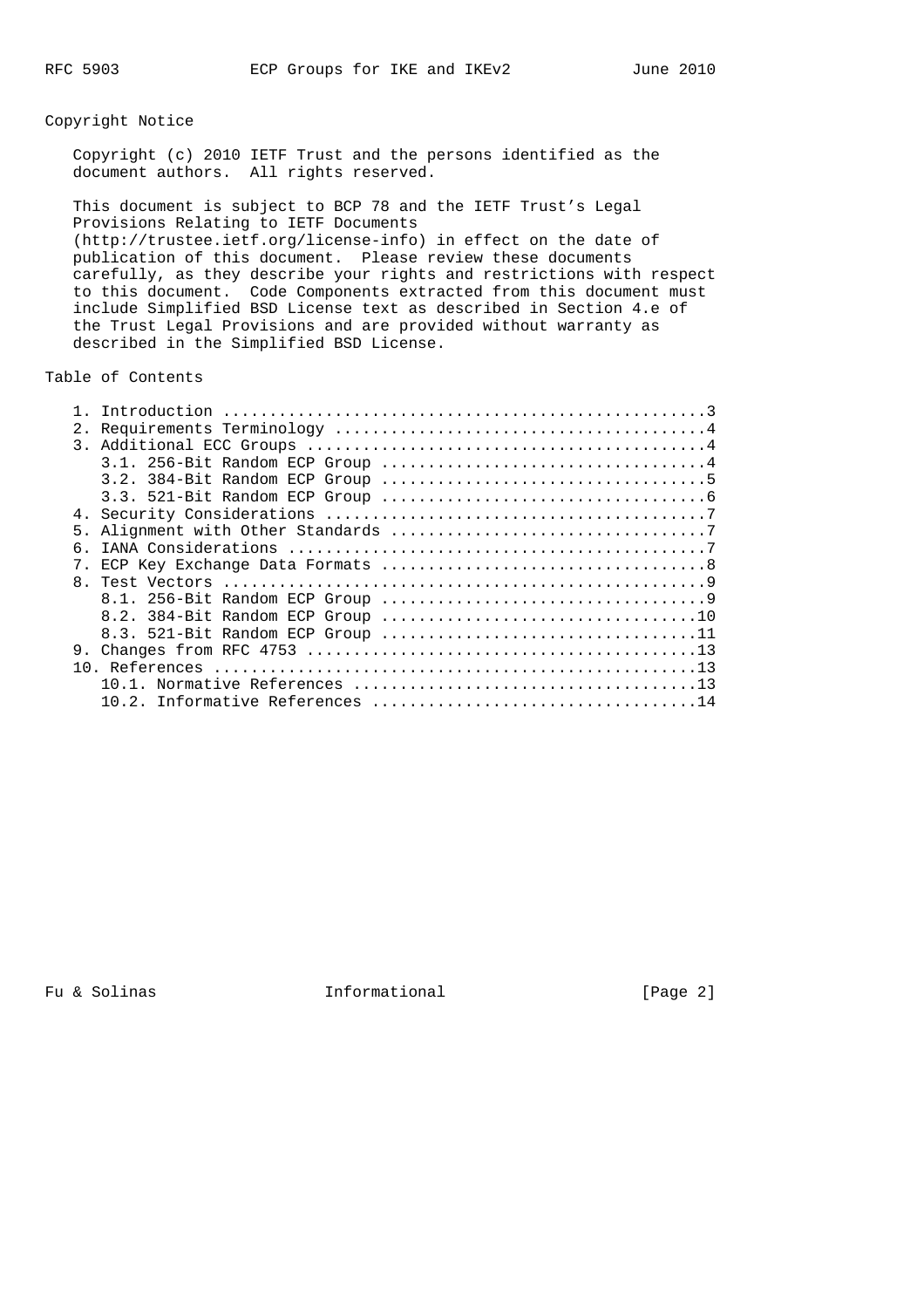# 1. Introduction

 This document describes default Diffie-Hellman groups for use in IKE and IKEv2 in addition to the Oakley Groups included in [IKE] and the additional groups defined since [IANA-IKE]. This document assumes that the reader is familiar with the IKE protocol and the concept of Oakley Groups, as defined in RFC 2409 [IKE].

 RFC 2409 [IKE] defines five standard Oakley Groups: three modular exponentiation groups and two elliptic curve groups over GF[2^N]. One modular exponentiation group (768 bits - Oakley Group 1) is mandatory for all implementations to support, while the other four are optional. Nineteen additional groups subsequently have been defined and assigned values by IANA. All of these additional groups are optional.

 The purpose of this document is to expand the options available to implementers of elliptic curve groups by adding three ECP groups (elliptic curve groups modulo a prime). The reasons for adding such groups include the following.

- The groups proposed afford efficiency advantages in software applications since the underlying arithmetic is integer arithmetic modulo a prime rather than binary field arithmetic. (Additional computational advantages for these groups are presented in [GMN].)
- The groups proposed encourage alignment with other elliptic curve standards. The proposed groups are among those standardized by NIST, the Standards for Efficient Cryptography Group (SECG), ISO, and ANSI. (See Section 5 for details.)
- The groups proposed are capable of providing security consistent with the Advanced Encryption Standard [AES].

 In summary, due to the performance advantages of elliptic curve groups in IKE implementations and the need for further alignment with other standards, this document defines three elliptic curve groups based on modular arithmetic.

 These groups were originally proposed in [RFC4753]. This document changes the format of the shared key produced by a Diffie-Hellman exchange using these groups. The shared key format used in this specification appeared earlier as an erratum to RFC 4753 [Err9], but some implementors of RFC 4753 were unaware of the erratum and did not implement the correction. Implementations of RFC 4753 that incorporate the correction are interoperable with implementations of this specification. However, there is a potential for interoperability problems between implementations of this

Fu & Solinas Thermational Theorem (Page 3)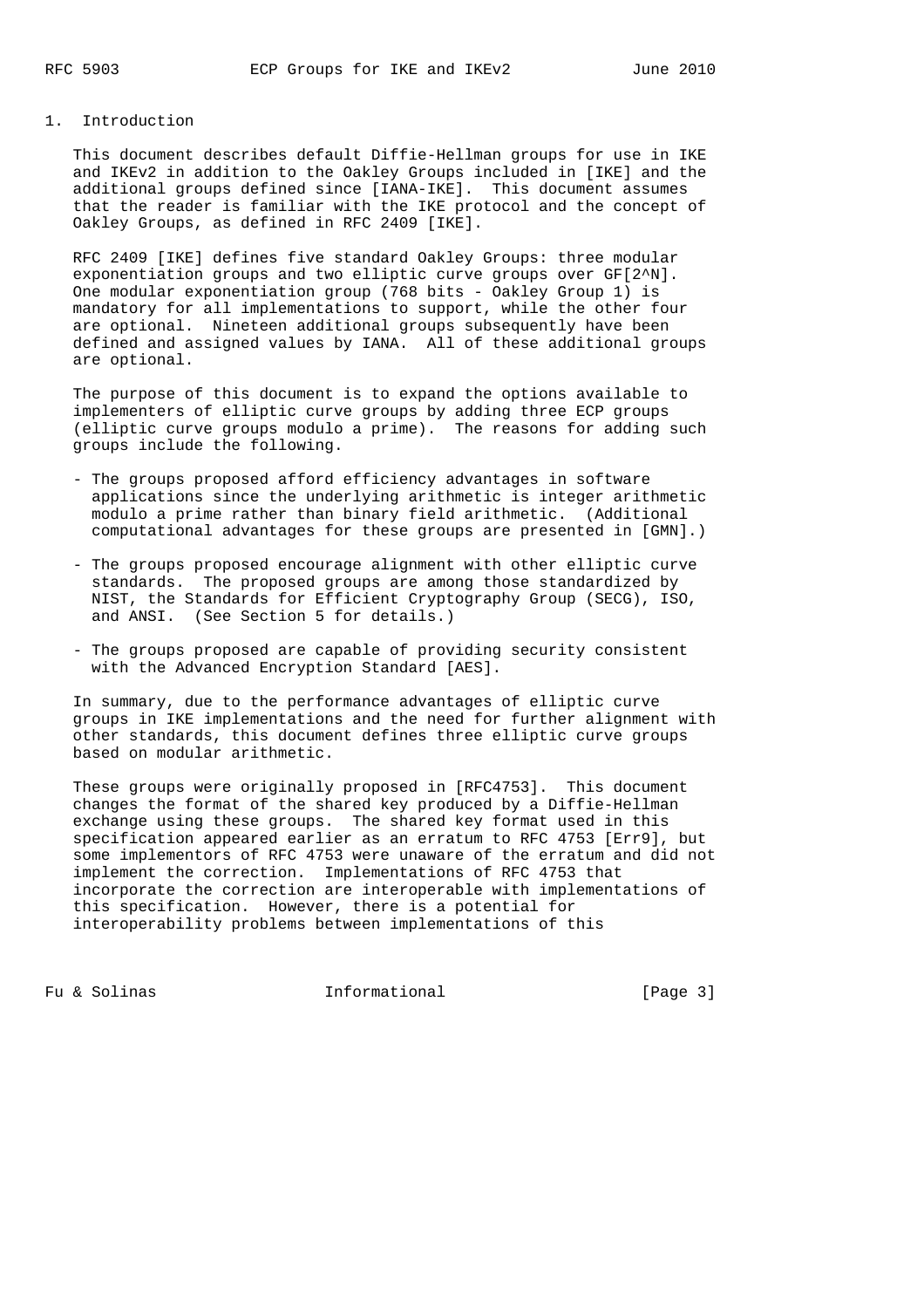specification and implementations of RFC 4753 that did not implement the correction from the erratum. These problems could be difficult to detect and analyze since both use the same code point but the secret value (which is probably not available to the trouble desk) is computed differently. Where peers are not interoperable, the initiator will never receive a response and eventually times out.

 Section 9 provides more details of the changes from [RFC4753]. This document obsoletes RFC 4753 and addresses the erratum.

2. Requirements Terminology

 The key words "MUST" and "SHOULD" that appear in this document are to be interpreted as described in [RFC2119].

3. Additional ECC Groups

 The notation adopted in RFC 2409 [IKE] is used below to describe the groups proposed.

3.1. 256-Bit Random ECP Group

 IKE and IKEv2 implementations SHOULD support an ECP group with the following characteristics. The curve is based on the integers modulo the generalized Mersenne prime p given by:

 $p = 2^{\wedge}(256) - 2^{\wedge}(224) + 2^{\wedge}(192) + 2^{\wedge}(96) - 1$ 

The equation for the elliptic curve is:

 $y^2 = x^3 - 3x + b$ 

Field Size: 256

Group Prime/Irreducible Polynomial: FFFFFFFF 00000001 00000000 00000000 00000000 FFFFFFFF FFFFFFFF FFFFFFFF

Group Curve b: 5AC635D8 AA3A93E7 B3EBBD55 769886BC 651D06B0 CC53B0F6 3BCE3C3E 27D2604B

Group Order: FFFFFFFF 00000000 FFFFFFFF FFFFFFFF BCE6FAAD A7179E84 F3B9CAC2 FC632551

 The group was chosen verifiably at random using SHA-1 as specified in [IEEE-1363] from the seed:

C49D3608 86E70493 6A6678E1 139D26B7 819F7E90

Fu & Solinas Thermational Theorem (Page 4)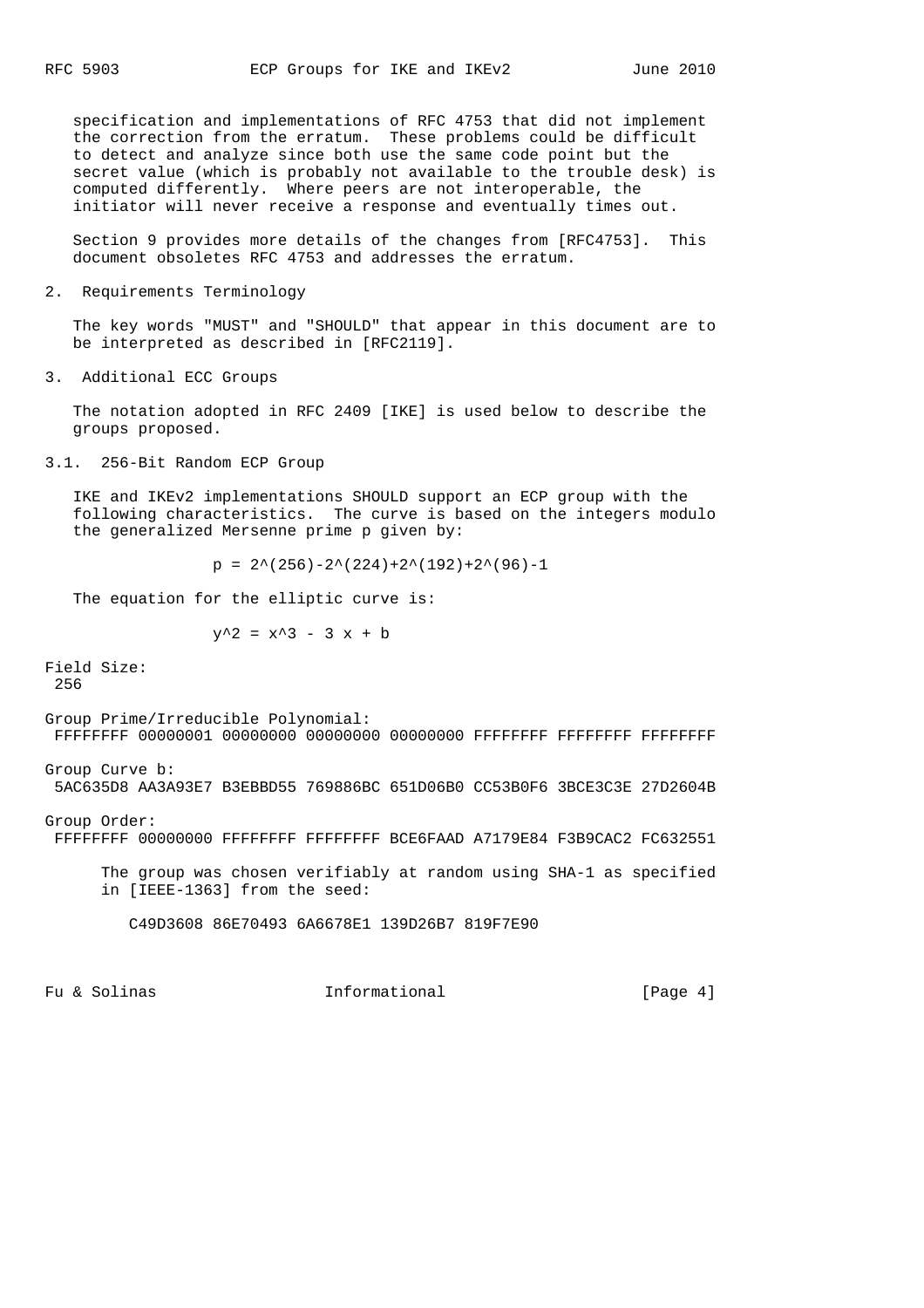The generator for this group is given by  $g=(gx,gy)$  where:

### gx:

6B17D1F2 E12C4247 F8BCE6E5 63A440F2 77037D81 2DEB33A0 F4A13945 D898C296

 $\alpha y$ :

4FE342E2 FE1A7F9B 8EE7EB4A 7C0F9E16 2BCE3357 6B315ECE CBB64068 37BF51F5

3.2. 384-Bit Random ECP Group

 IKE and IKEv2 implementations SHOULD support an ECP group with the following characteristics. The curve is based on the integers modulo the generalized Mersenne prime p given by:

 $p = 2^{\wedge} (384) - 2^{\wedge} (128) - 2^{\wedge} (96) + 2^{\wedge} (32) - 1$ 

The equation for the elliptic curve is:

```
y^2 = x^3 - 3x + b
```
Field Size: 384

Group Prime/Irreducible Polynomial: FFFFFFFF FFFFFFFF FFFFFFFF FFFFFFFF FFFFFFFF FFFFFFFF FFFFFFFF FFFFFFFE FFFFFFFF 00000000 00000000 FFFFFFFF

Group Curve b:

 B3312FA7 E23EE7E4 988E056B E3F82D19 181D9C6E FE814112 0314088F 5013875A C656398D 8A2ED19D 2A85C8ED D3EC2AEF

Group Order:

- FFFFFFFF FFFFFFFF FFFFFFFF FFFFFFFF FFFFFFFF FFFFFFFF C7634D81 F4372DDF 581A0DB2 48B0A77A ECEC196A CCC52973
	- The group was chosen verifiably at random using SHA-1 as specified in [IEEE-1363] from the seed:

 A335926A A319A27A 1D00896A 6773A482 7ACDAC73 The generator for this group is given by  $g=(gx,gy)$  where:

### gx:

```
 AA87CA22 BE8B0537 8EB1C71E F320AD74 6E1D3B62 8BA79B98 59F741E0 82542A38
5502F25D BF55296C 3A545E38 72760AB7
```
gy:

```
 3617DE4A 96262C6F 5D9E98BF 9292DC29 F8F41DBD 289A147C E9DA3113 B5F0B8C0
0A60B1CE 1D7E819D 7A431D7C 90EA0E5F
```
Fu & Solinas Theormational Theorman (Page 5)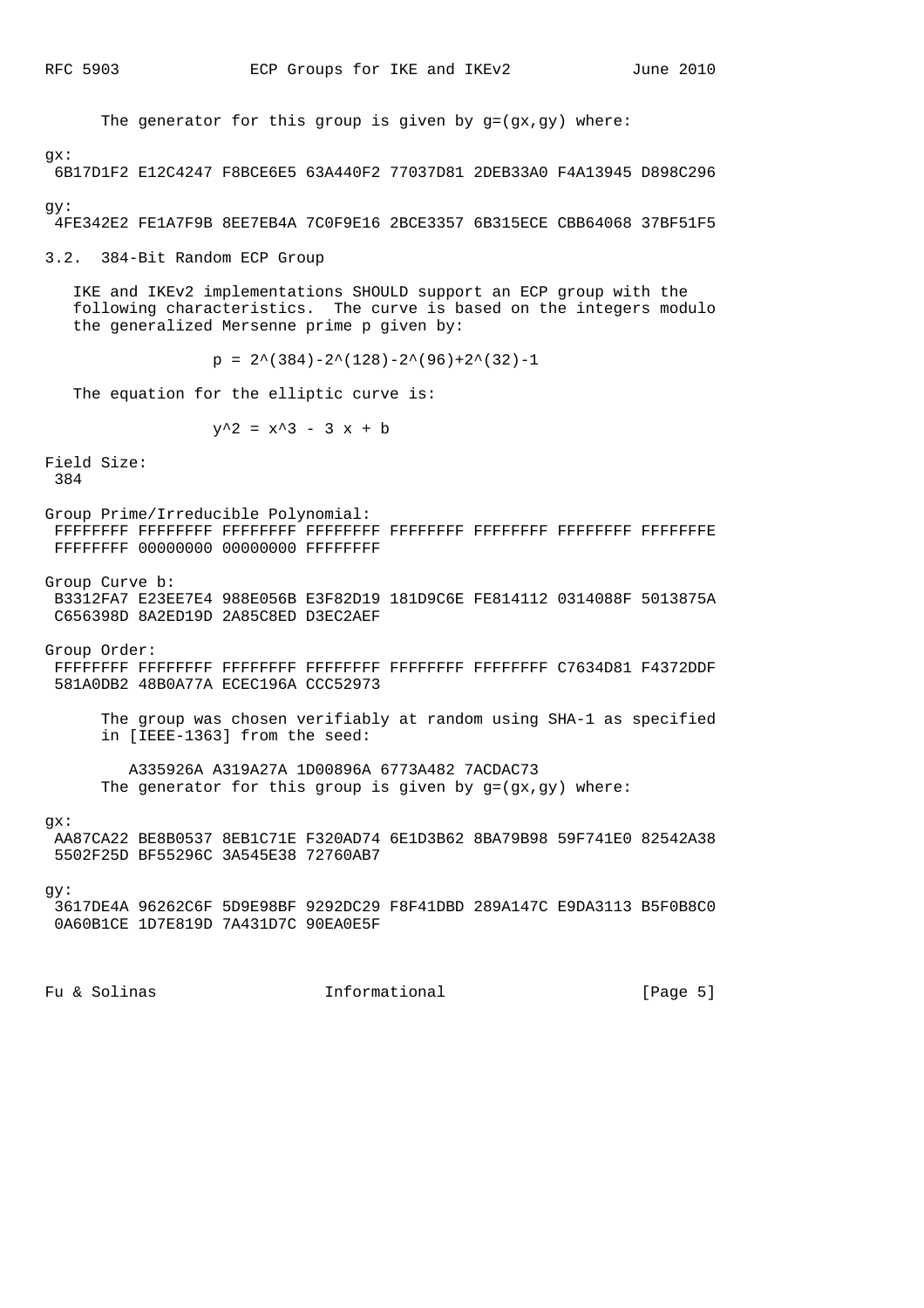3.3. 521-Bit Random ECP Group

 IKE and IKEv2 implementations SHOULD support an ECP group with the following characteristics. The curve is based on the integers modulo the Mersenne prime p given by:

 $p = 2^*(521)-1$ 

The equation for the elliptic curve is:

 $y^2 = x^3 - 3x + b$ 

Field Size: 521

Group Prime/Irreducible Polynomial: 01FFFFFF FFFFFFFF FFFFFFFF FFFFFFFF FFFFFFFF FFFFFFFF FFFFFFFF FFFFFFFF FFFFFFFF FFFFFFFF FFFFFFFF FFFFFFFF FFFFFFFF FFFFFFFF FFFFFFFF FFFFFFFF FFFF

Group Curve b:

 0051953E B9618E1C 9A1F929A 21A0B685 40EEA2DA 725B99B3 15F3B8B4 89918EF1 09E15619 3951EC7E 937B1652 C0BD3BB1 BF073573 DF883D2C 34F1EF45 1FD46B50 3F00

Group Order: 01FFFFFF FFFFFFFF FFFFFFFF FFFFFFFF FFFFFFFF FFFFFFFF FFFFFFFF FFFFFFFF FFFA5186 8783BF2F 966B7FCC 0148F709 A5D03BB5 C9B8899C 47AEBB6F B71E9138 6409

 The group was chosen verifiably at random using SHA-1 as specified in [IEEE-1363] from the seed:

D09E8800 291CB853 96CC6717 393284AA A0DA64BA

The generator for this group is given by g=(gx,gy) where:

gx:

 00C6858E 06B70404 E9CD9E3E CB662395 B4429C64 8139053F B521F828 AF606B4D 3DBAA14B 5E77EFE7 5928FE1D C127A2FF A8DE3348 B3C1856A 429BF97E 7E31C2E5 BD66

gy:

 01183929 6A789A3B C0045C8A 5FB42C7D 1BD998F5 4449579B 446817AF BD17273E 662C97EE 72995EF4 2640C550 B9013FAD 0761353C 7086A272 C24088BE 94769FD1 6650

Fu & Solinas Thermational Theorem (Page 6)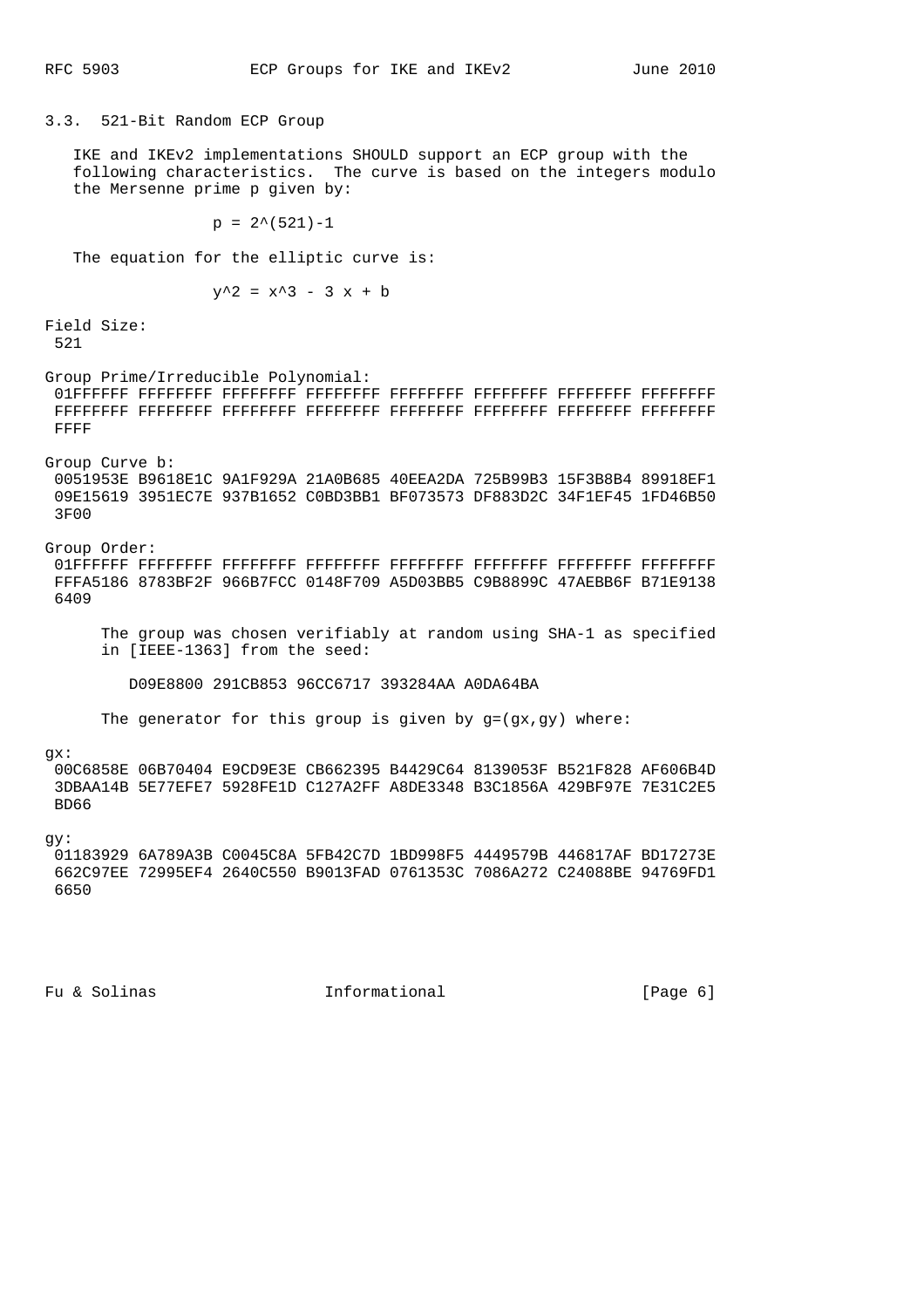4. Security Considerations

 Since this document proposes groups for use within IKE and IKEv2, many of the security considerations contained within [IKE] and [IKEv2] apply here as well.

 The groups proposed in this document correspond to the symmetric key sizes 128 bits, 192 bits, and 256 bits. This allows the IKE key exchange to offer security comparable with the AES algorithms [AES].

5. Alignment with Other Standards

 The following table summarizes the appearance of these three elliptic curve groups in other standards.

| Standard |                  | $256 - Bit$<br>Random<br>ECP Group | $384 - Bit$<br>Random<br>ECP Group        | $521 - Bit$<br>Random<br>ECP Group |
|----------|------------------|------------------------------------|-------------------------------------------|------------------------------------|
| NIST     | [DSS]            | P-256                              | $P - 384$                                 | $P - 521$                          |
| ISO/IEC  | [ISO-15946-1]    | $P - 256$                          |                                           |                                    |
| ISO/IEC  | [ISO-18031]      | P-256                              | $P - 384$                                 | $P - 521$                          |
| ANSI     | $[X9.62 - 1998]$ | Sect. $J.5.3$ ,<br>Example 1       |                                           |                                    |
| ANSI     | [X9.62-2005]     |                                    | Sect. L.6.4.3 Sect. L.6.5.2 Sect. L.6.6.2 |                                    |
| ANSI     | [X9.63]          | Sect. $J.5.4$ ,<br>Example 2       | Sect. J.5.5                               | Sect. $J.5.6$                      |
| SECG     | [SEC2]           | secp256r1                          | secp384r1                                 | secp521r1                          |

 See also [NIST], [ISO-14888-3], [ISO-15946-2], [ISO-15946-3], and [ISO-15946-4].

6. IANA Considerations

 IANA has updated its registries of Diffie-Hellman groups for IKE in [IANA-IKE] and for IKEv2 in [IANA-IKEv2] to include the groups defined above.

 In [IANA-IKE], the groups appear as entries in the list of Diffie- Hellman groups given by Group Description (attribute class 4).

Fu & Solinas Theormational Theorman (Page 7)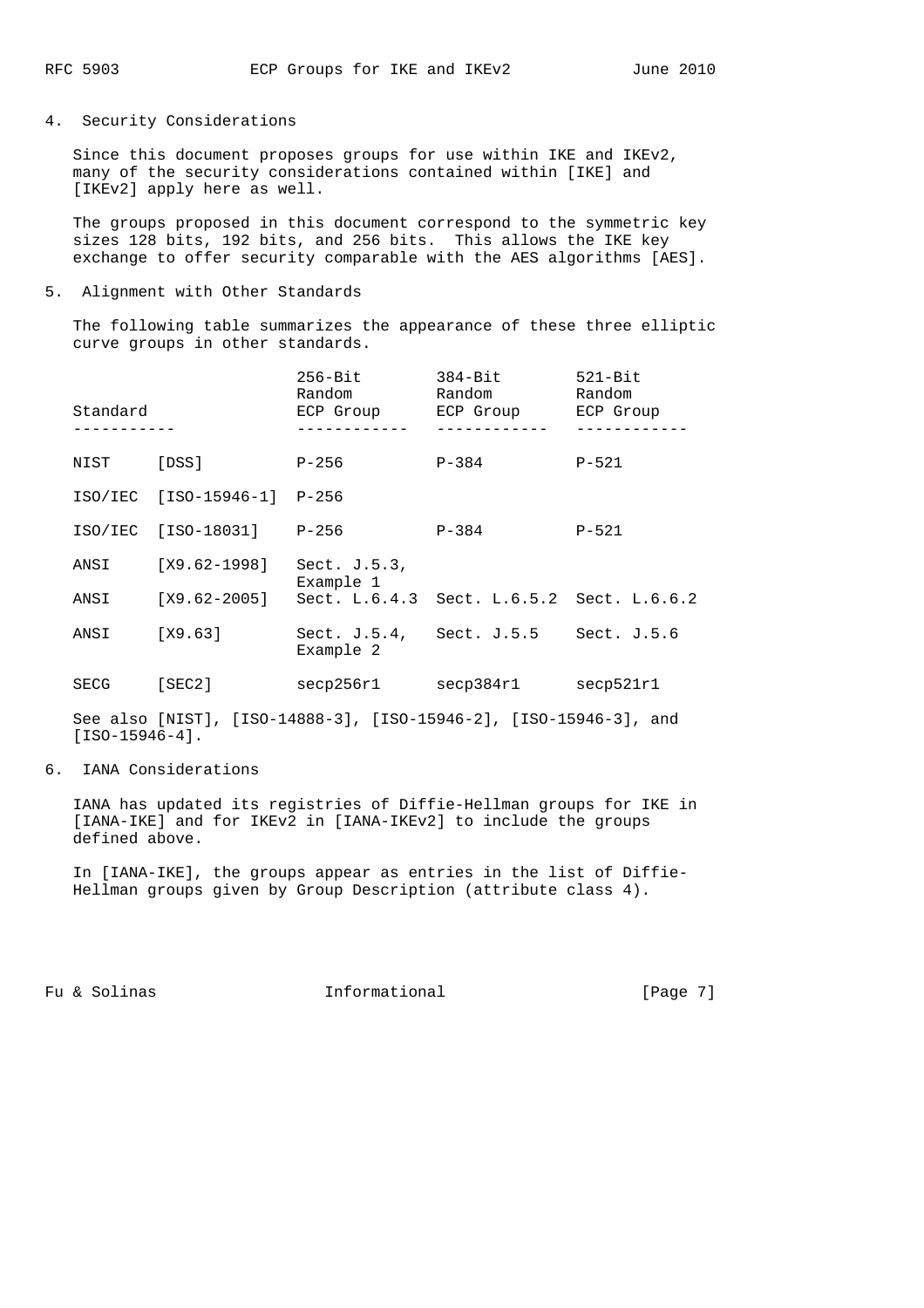The descriptions are "256-bit random ECP group", "384-bit random ECP group", and "521-bit random ECP group". In each case, the group type (attribute class 5) has the value 2 (ECP, elliptic curve group over  $GF[P]$ .

 In [IANA-IKEv2], the groups appear as entries in the list of IKEv2 transform type values for Transform Type 4 (Diffie-Hellman groups).

 These entries in both [IANA-IKE] and [IANA-IKEv2] have been updated. The update consisted of changing the reference from [RFC4753] to this document.

7. ECP Key Exchange Data Formats

 In an ECP key exchange, the Diffie-Hellman public value passed in a KE payload consists of two components, x and y, corresponding to the coordinates of an elliptic curve point. Each component MUST have bit length as given in the following table.

| Diffie-Hellman group     | component bit length |
|--------------------------|----------------------|
|                          |                      |
| 256-bit Random ECP Group | 256                  |
| 384-bit Random ECP Group | 384                  |
| 521-bit Random ECP Group | 528                  |

 This length is enforced, if necessary, by prepending the value with zeros.

 The Diffie-Hellman public value is obtained by concatenating the x and y values.

 The Diffie-Hellman shared secret value consists of the x value of the Diffie-Hellman common value.

 These formats should be regarded as specific to ECP curves and may not be applicable to EC2N (elliptic curve group over GF[2^N]) curves.

Fu & Solinas Theormational Theorman (Page 8)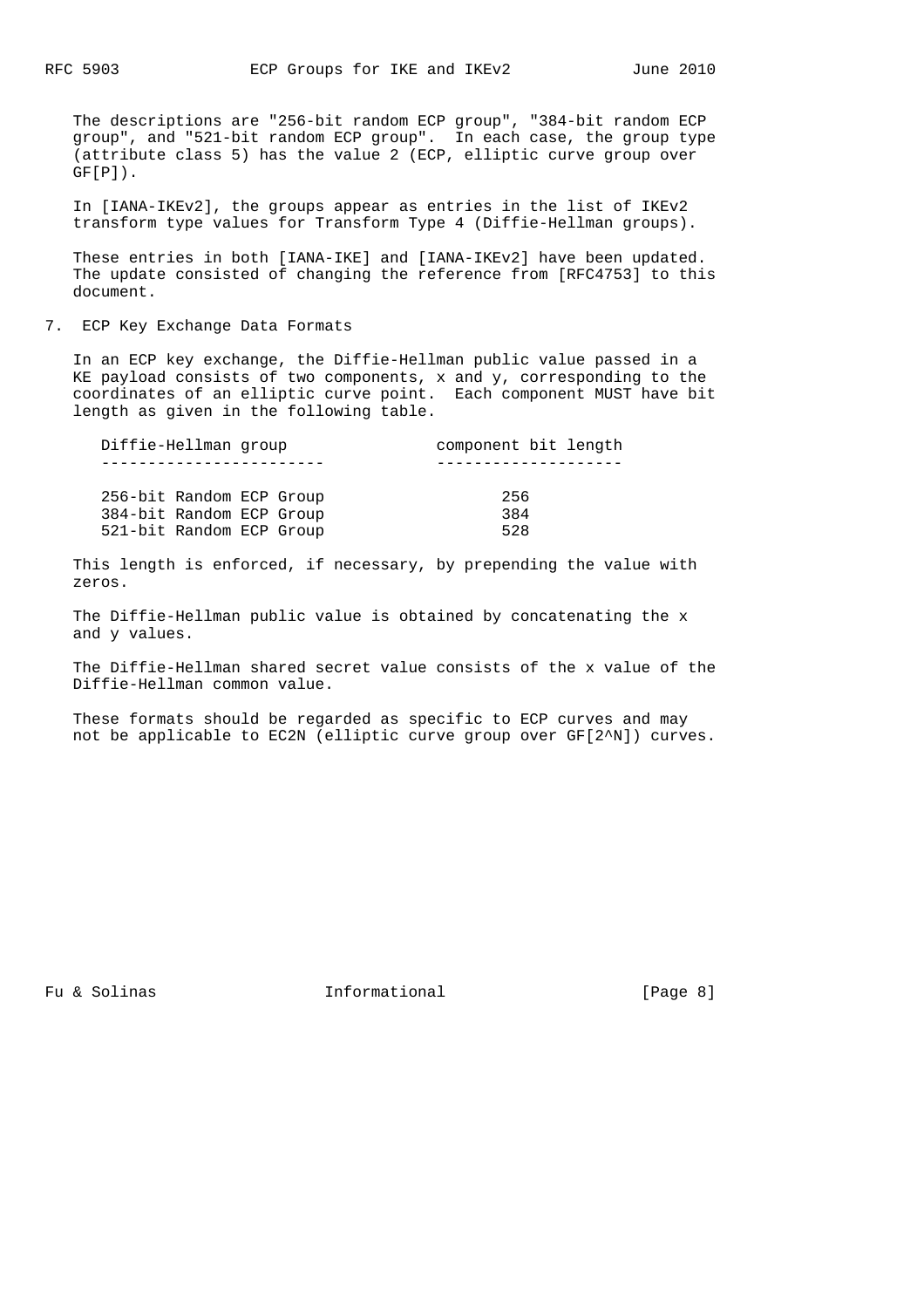# 8. Test Vectors

 The following are examples of the IKEv2 key exchange payload for each of the three groups specified in this document.

We denote by  $q^n$ n the scalar multiple of the point q by the integer n; it is another point on the curve. In the literature, the scalar multiple is typically denoted ng; the notation g^n is used in order to conform to the notation used in [IKE] and [IKEv2].

# 8.1. 256-Bit Random ECP Group

IANA assigned the ID value 19 to this Diffie-Hellman group.

We suppose that the initiator's Diffie-Hellman private key is:

i:

C88F01F5 10D9AC3F 70A292DA A2316DE5 44E9AAB8 AFE84049 C62A9C57 862D1433

Then the public key is given by  $g^i$ i=(gix,giy) where:

### gix:

DAD0B653 94221CF9 B051E1FE CA5787D0 98DFE637 FC90B9EF 945D0C37 72581180

### giy:

5271A046 1CDB8252 D61F1C45 6FA3E59A B1F45B33 ACCF5F58 389E0577 B8990BB3

The KEi payload is as follows.

 00000048 00130000 DAD0B653 94221CF9 B051E1FE CA5787D0 98DFE637 FC90B9EF 945D0C37 72581180 5271A046 1CDB8252 D61F1C45 6FA3E59A B1F45B33 ACCF5F58 389E0577 B8990BB3

We suppose that the response Diffie-Hellman private key is:

r:

C6EF9C5D 78AE012A 011164AC B397CE20 88685D8F 06BF9BE0 B283AB46 476BEE53

Then the public key is given by  $g^r = (grx, gry)$  where:

## grx:

D12DFB52 89C8D4F8 1208B702 70398C34 2296970A 0BCCB74C 736FC755 4494BF63

### gry:

56FBF3CA 366CC23E 8157854C 13C58D6A AC23F046 ADA30F83 53E74F33 039872AB

The KEr payload is as follows.

Fu & Solinas Thermational Theorem (Page 9)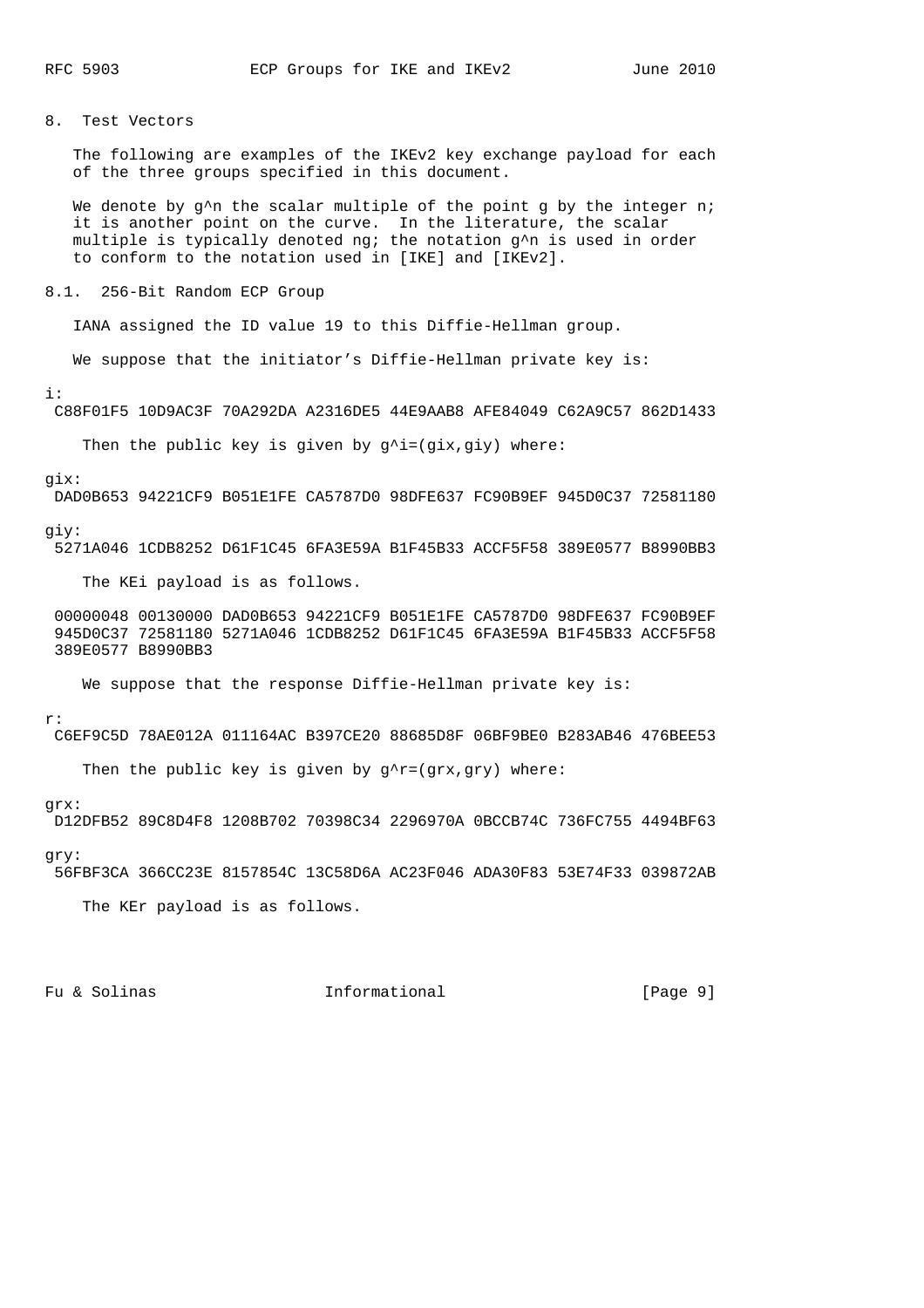00000048 00130000 D12DFB52 89C8D4F8 1208B702 70398C34 2296970A 0BCCB74C 736FC755 4494BF63 56FBF3CA 366CC23E 8157854C 13C58D6A AC23F046 ADA30F83 53E74F33 039872AB

The Diffie-Hellman common value (girx,giry) is:

### girx:

D6840F6B 42F6EDAF D13116E0 E1256520 2FEF8E9E CE7DCE03 812464D0 4B9442DE

giry:

522BDE0A F0D8585B 8DEF9C18 3B5AE38F 50235206 A8674ECB 5D98EDB2 0EB153A2

The Diffie-Hellman shared secret value is girx.

8.2. 384-Bit Random ECP Group

IANA assigned the ID value 20 to this Diffie-Hellman group.

We suppose that the initiator's Diffie-Hellman private key is:

#### i:

 099F3C70 34D4A2C6 99884D73 A375A67F 7624EF7C 6B3C0F16 0647B674 14DCE655 E35B5380 41E649EE 3FAEF896 783AB194

Then the public key is given by  $g^i$ i=(gix,giy) where:

### gix:

 667842D7 D180AC2C DE6F74F3 7551F557 55C7645C 20EF73E3 1634FE72 B4C55EE6 DE3AC808 ACB4BDB4 C88732AE E95F41AA

giy:

 9482ED1F C0EEB9CA FC498462 5CCFC23F 65032149 E0E144AD A0241815 35A0F38E EB9FCFF3 C2C947DA E69B4C63 4573A81C

The KEi payload is as follows.

 00000068 00140000 667842D7 D180AC2C DE6F74F3 7551F557 55C7645C 20EF73E3 1634FE72 B4C55EE6 DE3AC808 ACB4BDB4 C88732AE E95F41AA 9482ED1F C0EEB9CA FC498462 5CCFC23F 65032149 E0E144AD A0241815 35A0F38E EB9FCFF3 C2C947DA E69B4C63 4573A81C

We suppose that the response Diffie-Hellman private key is:

#### r:

 41CB0779 B4BDB85D 47846725 FBEC3C94 30FAB46C C8DC5060 855CC9BD A0AA2942 E0308312 916B8ED2 960E4BD5 5A7448FC

Then the public key is given by  $g^r = (grx, gry)$  where:

Fu & Solinas  $\qquad \qquad$  Informational  $\qquad \qquad$  [Page 10]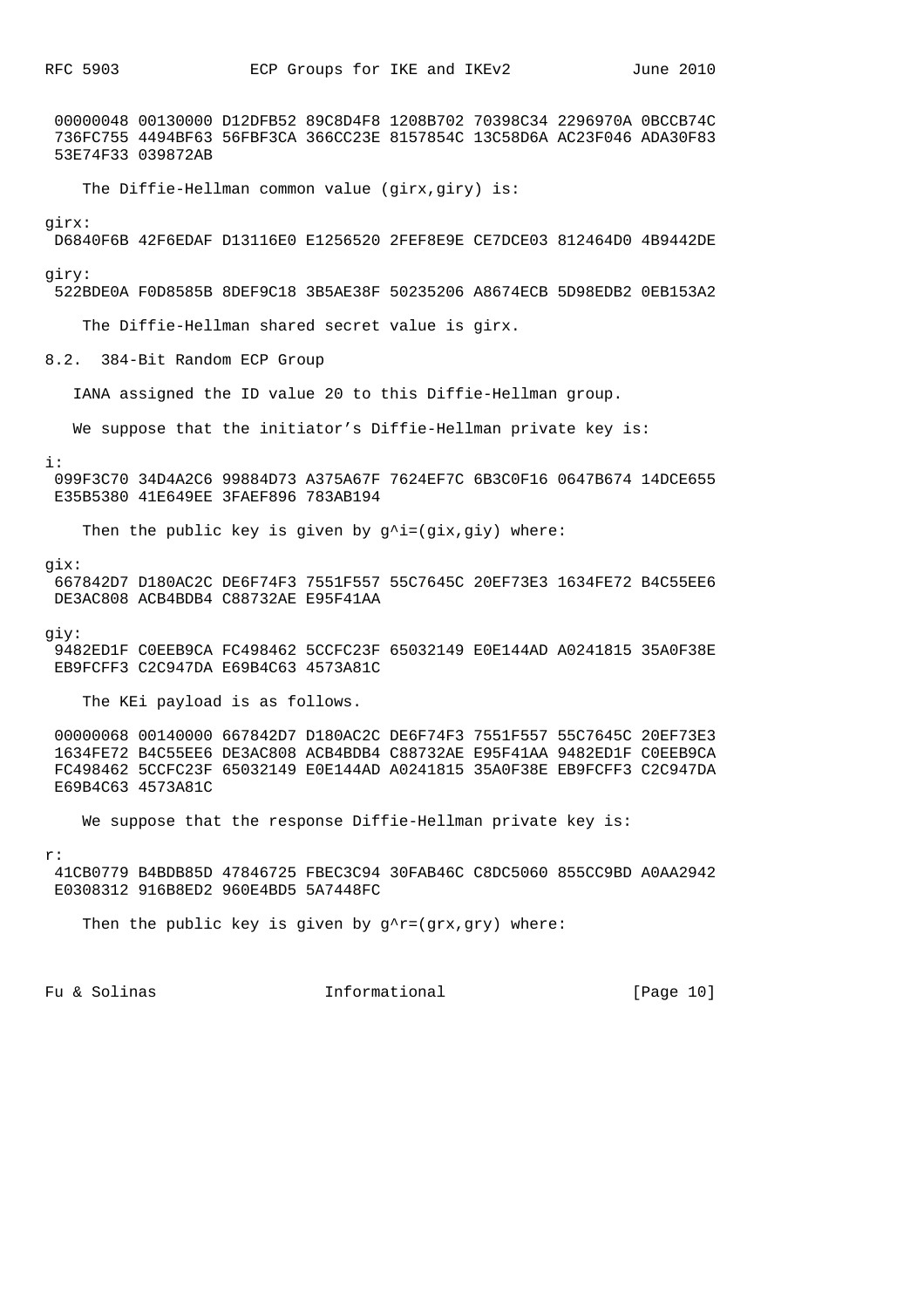grx:

 E558DBEF 53EECDE3 D3FCCFC1 AEA08A89 A987475D 12FD950D 83CFA417 32BC509D 0D1AC43A 0336DEF9 6FDA41D0 774A3571

## gry:

 DCFBEC7A ACF31964 72169E83 8430367F 66EEBE3C 6E70C416 DD5F0C68 759DD1FF F83FA401 42209DFF 5EAAD96D B9E6386C

The KEr payload is as follows.

 00000068 00140000 E558DBEF 53EECDE3 D3FCCFC1 AEA08A89 A987475D 12FD950D 83CFA417 32BC509D 0D1AC43A 0336DEF9 6FDA41D0 774A3571 DCFBEC7A ACF31964 72169E83 8430367F 66EEBE3C 6E70C416 DD5F0C68 759DD1FF F83FA401 42209DFF 5EAAD96D B9E6386C

The Diffie-Hellman common value (girx,giry) is:

#### girx:

 11187331 C279962D 93D60424 3FD592CB 9D0A926F 422E4718 7521287E 7156C5C4 D6031355 69B9E9D0 9CF5D4A2 70F59746

giry:

 A2A9F38E F5CAFBE2 347CF7EC 24BDD5E6 24BC93BF A82771F4 0D1B65D0 6256A852 C983135D 4669F879 2F2C1D55 718AFBB4

The Diffie-Hellman shared secret value is girx.

8.3. 521-Bit Random ECP Group

IANA assigned the ID value 21 to this Diffie-Hellman group.

We suppose that the initiator's Diffie-Hellman private key is:

i:

 0037ADE9 319A89F4 DABDB3EF 411AACCC A5123C61 ACAB57B5 393DCE47 608172A0 95AA85A3 0FE1C295 2C6771D9 37BA9777 F5957B26 39BAB072 462F68C2 7A57382D 4A52

Then the public key is given by  $g^i$ i=(gix,giy) where:

gix:

 0015417E 84DBF28C 0AD3C278 713349DC 7DF153C8 97A1891B D98BAB43 57C9ECBE E1E3BF42 E00B8E38 0AEAE57C 2D107564 94188594 2AF5A7F4 601723C4 195D176C ED3E

Fu & Solinas Thermational Fu & Solinas (Page 11)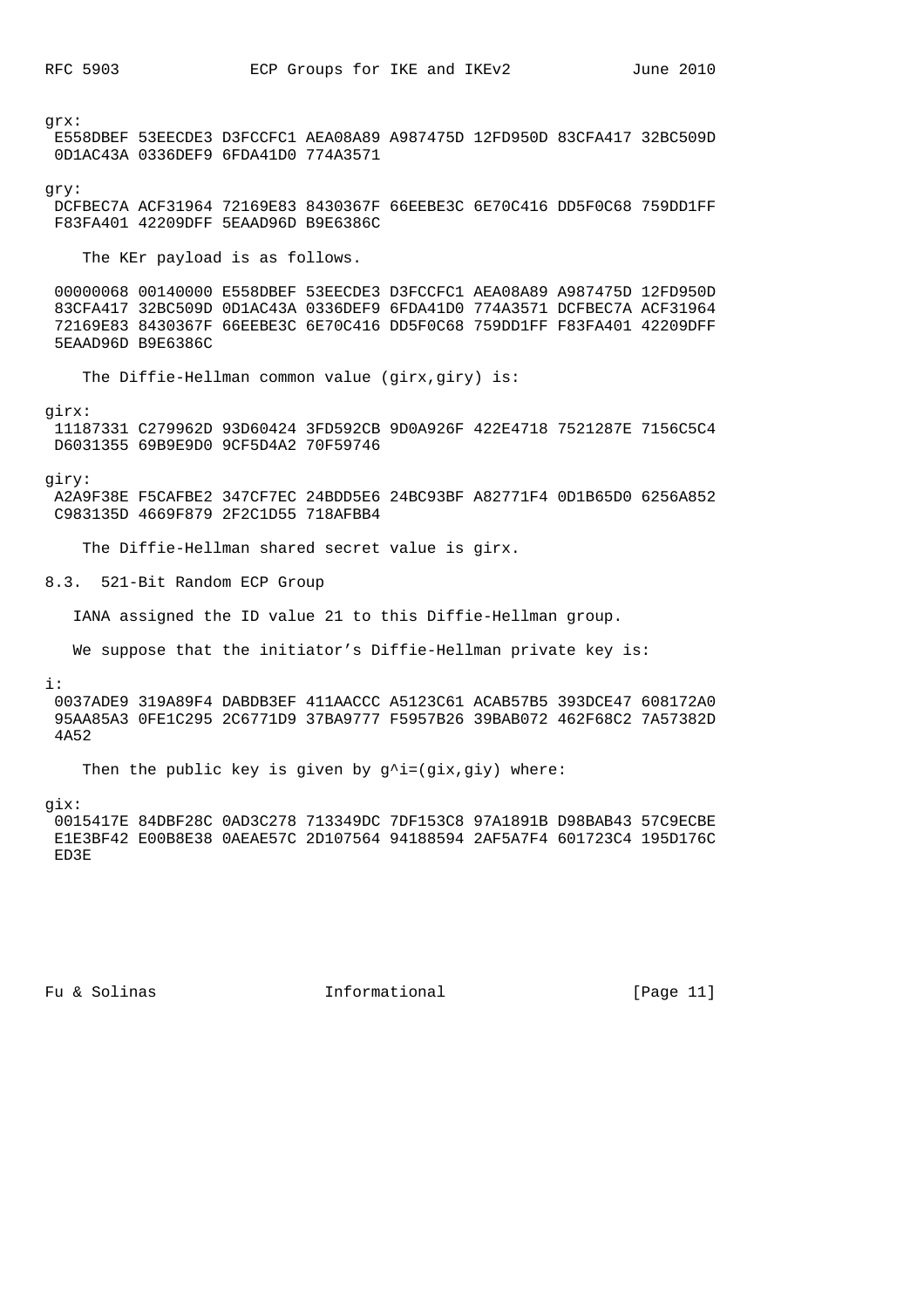giy: 017CAE20 B6641D2E EB695786 D8C94614 6239D099 E18E1D5A 514C739D 7CB4A10A D8A78801 5AC405D7 799DC75E 7B7D5B6C F2261A6A 7F150743 8BF01BEB 6CA3926F 9582

The KEi payload is as follows.

 0000008C 00150000 0015417E 84DBF28C 0AD3C278 713349DC 7DF153C8 97A1891B D98BAB43 57C9ECBE E1E3BF42 E00B8E38 0AEAE57C 2D107564 94188594 2AF5A7F4 601723C4 195D176C ED3E017C AE20B664 1D2EEB69 5786D8C9 46146239 D099E18E 1D5A514C 739D7CB4 A10AD8A7 88015AC4 05D7799D C75E7B7D 5B6CF226 1A6A7F15 07438BF0 1BEB6CA3 926F9582

We suppose that the response Diffie-Hellman private key is:

r:

 0145BA99 A847AF43 793FDD0E 872E7CDF A16BE30F DC780F97 BCCC3F07 8380201E 9C677D60 0B343757 A3BDBF2A 3163E4C2 F869CCA7 458AA4A4 EFFC311F 5CB15168 5EB9

Then the public key is given by  $q^r = (qrx, qry)$  where:

grx:

 00D0B397 5AC4B799 F5BEA16D 5E13E9AF 971D5E9B 984C9F39 728B5E57 39735A21 9B97C356 436ADC6E 95BB0352 F6BE64A6 C2912D4E F2D0433C ED2B6171 640012D9 460F

gry:

 015C6822 6383956E 3BD066E7 97B623C2 7CE0EAC2 F551A10C 2C724D98 52077B87 220B6536 C5C408A1 D2AEBB8E 86D678AE 49CB5709 1F473229 6579AB44 FCD17F0F C56A

The KEr payload is as follows.

 0000008c 00150000 00D0B397 5AC4B799 F5BEA16D 5E13E9AF 971D5E9B 984C9F39 728B5E57 39735A21 9B97C356 436ADC6E 95BB0352 F6BE64A6 C2912D4E F2D0433C ED2B6171 640012D9 460F015C 68226383 956E3BD0 66E797B6 23C27CE0 EAC2F551 A10C2C72 4D985207 7B87220B 6536C5C4 08A1D2AE BB8E86D6 78AE49CB 57091F47 32296579 AB44FCD1 7F0FC56A

The Diffie-Hellman common value (girx,giry) is:

girx:

 01144C7D 79AE6956 BC8EDB8E 7C787C45 21CB086F A64407F9 7894E5E6 B2D79B04 D1427E73 CA4BAA24 0A347868 59810C06 B3C715A3 A8CC3151 F2BEE417 996D19F3 DDEA

Fu & Solinas  $\qquad \qquad$  Informational  $\qquad \qquad$  [Page 12]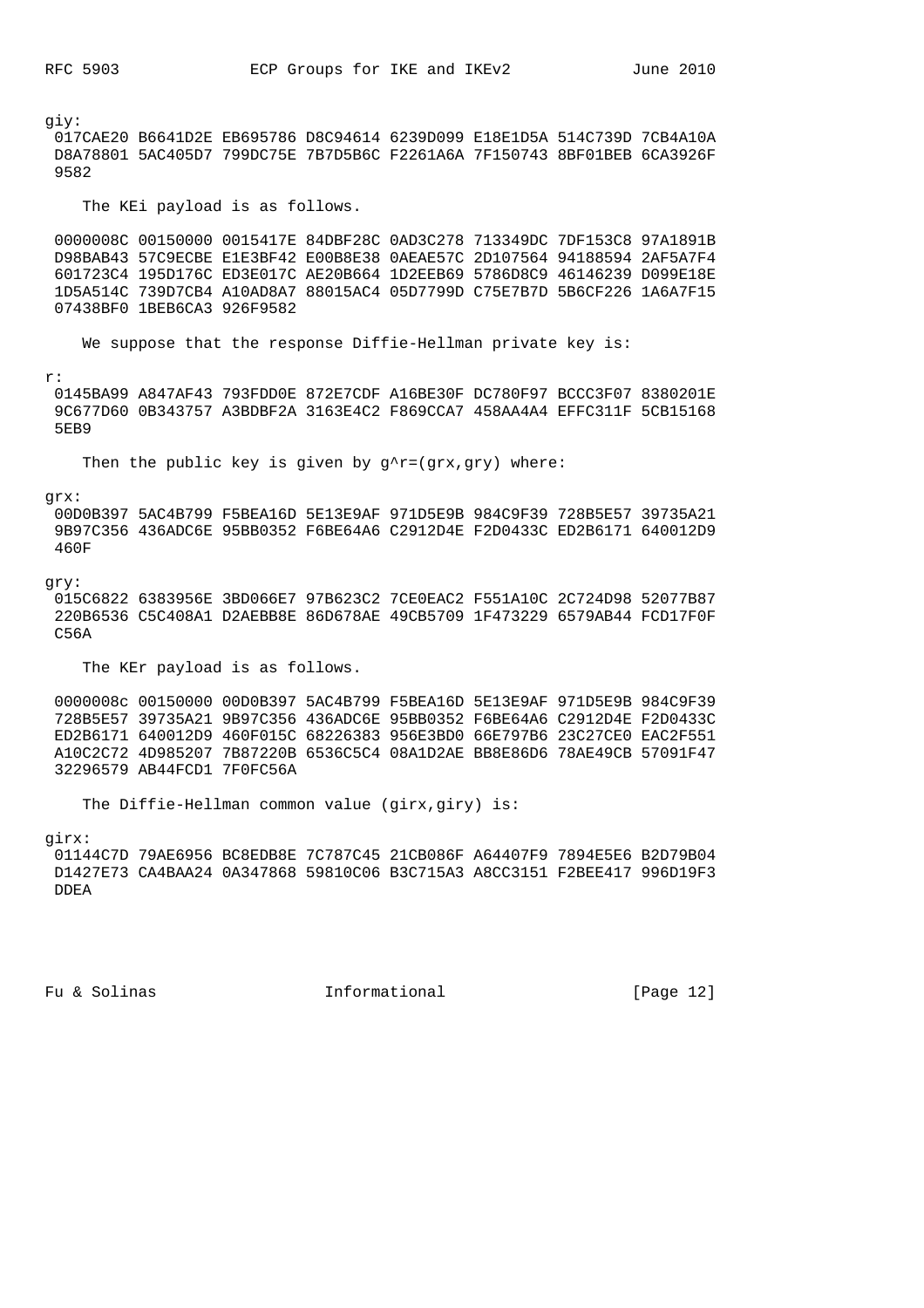giry: 01B901E6 B17DB294 7AC017D8 53EF1C16 74E5CFE5 9CDA18D0 78E05D1B 5242ADAA 9FFC3C63 EA05EDB1 E13CE5B3 A8E50C3E B622E8DA 1B38E0BD D1F88569 D6C99BAF FA43

The Diffie-Hellman shared secret value is girx.

9. Changes from RFC 4753

Section 7 (ECP Key Exchange Data Formats) of [RFC4753] states that

 The Diffie-Hellman public value is obtained by concatenating the x and y values.

 The format of the Diffie-Hellman shared secret value is the same as that of the Diffie-Hellman public value.

 This document replaces the second of these two paragraphs with the following:

 The Diffie-Hellman shared secret value consists of the x value of the Diffie-Hellman common value.

 This change aligns the ECP key exchange format with that used in other standards.

 This change appeared earlier as an erratum to RFC 4753 [Err9]. This document obsoletes RFC 4753 and addresses the erratum.

 Section 8 (Test Vectors) of [RFC4753] provides three examples of Diffie-Hellman key agreement using the ECP groups. This document changes the last paragraph of each subsection of Section 8 to reflect the new format.

10. References

10.1. Normative References

| [IANA-IKE]    | Internet Assigned Numbers Authority, "Internet Key<br>Exchange (IKE) Attributes", <http: www.iana.org="">.</http:>                |
|---------------|-----------------------------------------------------------------------------------------------------------------------------------|
| $[IMA-IKEY2]$ | Internet Assigned Numbers Authority, "Internet Key<br>Exchange Version 2 (IKEv2) Parameters",<br><http: www.iana.org="">.</http:> |
| [IKE]         | Harkins, D. and D. Carrel, "The Internet Key Exchange<br>(IKE)", RFC 2409, November 1998.                                         |

Fu & Solinas Theormational Fu & Solinas (Page 13)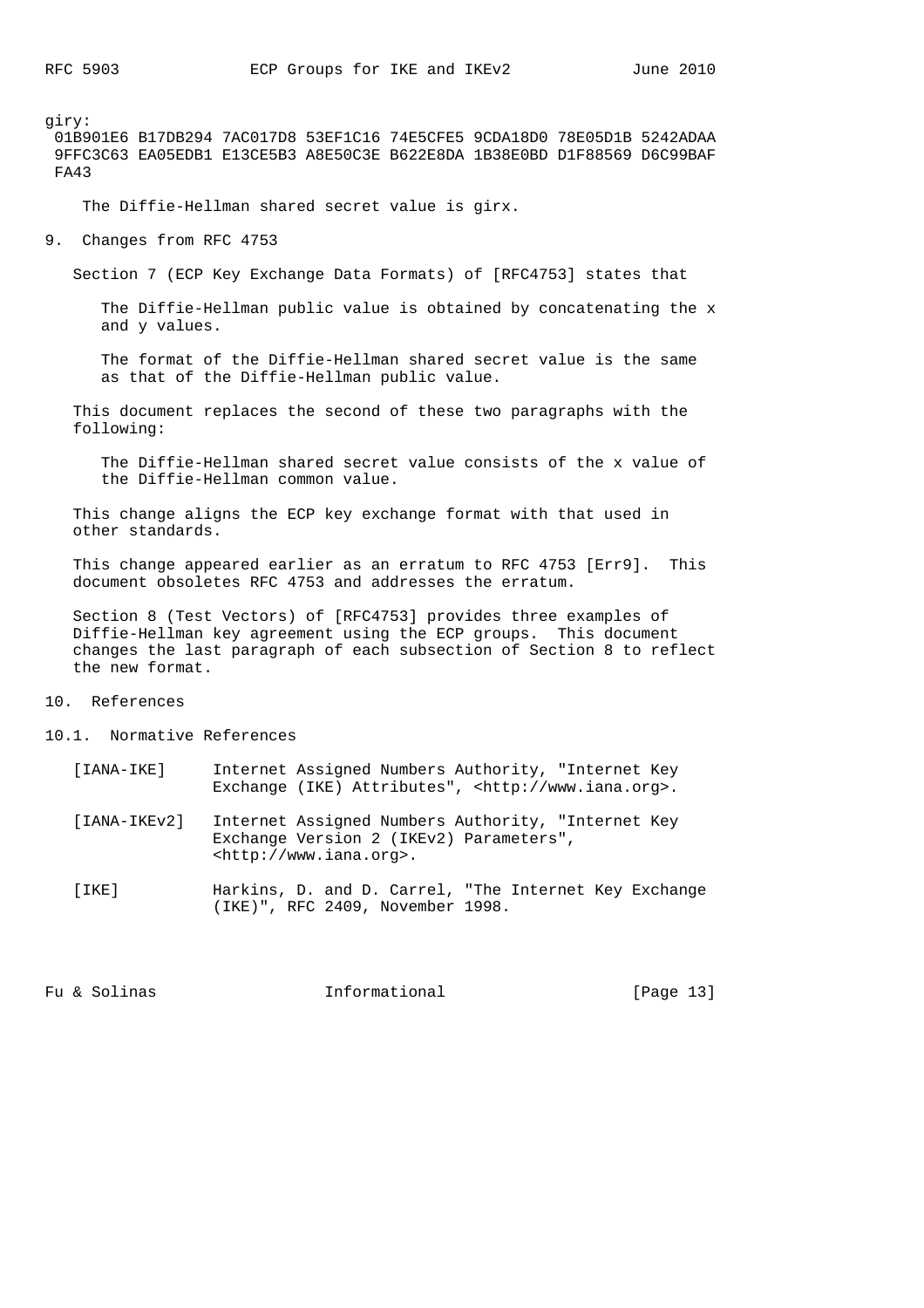- [IKEv2] Kaufman, C., Ed., "Internet Key Exchange (IKEv2) Protocol", RFC 4306, December 2005.
- [RFC2119] Bradner, S., "Key words for use in RFCs to Indicate Requirement Levels", BCP 14, RFC 2119, March 1997.
- [RFC4753] Fu, D. and J. Solinas, "ECP Groups For IKE and IKEv2", RFC 4753, January 2007.

# 10.2. Informative References

- [AES] U.S. Department of Commerce/National Institute of Standards and Technology, Advanced Encryption Standard (AES), FIPS PUB 197, November 2001, <http://csrc.nist.gov/publications/fips/index.html>.
- [DSS] U.S. Department of Commerce/National Institute of Standards and Technology, Digital Signature Standard (DSS), FIPS PUB 186-2, January 2000. <http://csrc.nist.gov/publications/fips/index.html>.
- [Err9] RFC Errata, Errata ID 9, RFC 4753, <http://www.rfc-editor.org>.
- [GMN] J. Solinas, Generalized Mersenne Numbers, Combinatorics and Optimization Research Report 99-39, 1999, <http://www.cacr.math.uwaterloo.ca/>.
- [IEEE-1363] Institute of Electrical and Electronics Engineers. IEEE 1363-2000, Standard for Public Key Cryptography, <http://grouper.ieee.org/groups/1363/index.html>.
- [ISO-14888-3] International Organization for Standardization and International Electrotechnical Commission, ISO/IEC 14888-3:2006, Information Technology: Security Techniques: Digital Signatures with Appendix: Part 3 - Discrete Logarithm Based Mechanisms.
- [ISO-15946-1] International Organization for Standardization and International Electrotechnical Commission, ISO/IEC 15946-1: 2002-12-01, Information Technology: Security Techniques: Cryptographic Techniques based on Elliptic Curves: Part 1 - General.

Fu & Solinas Thermational Fu & Solinas (Page 14)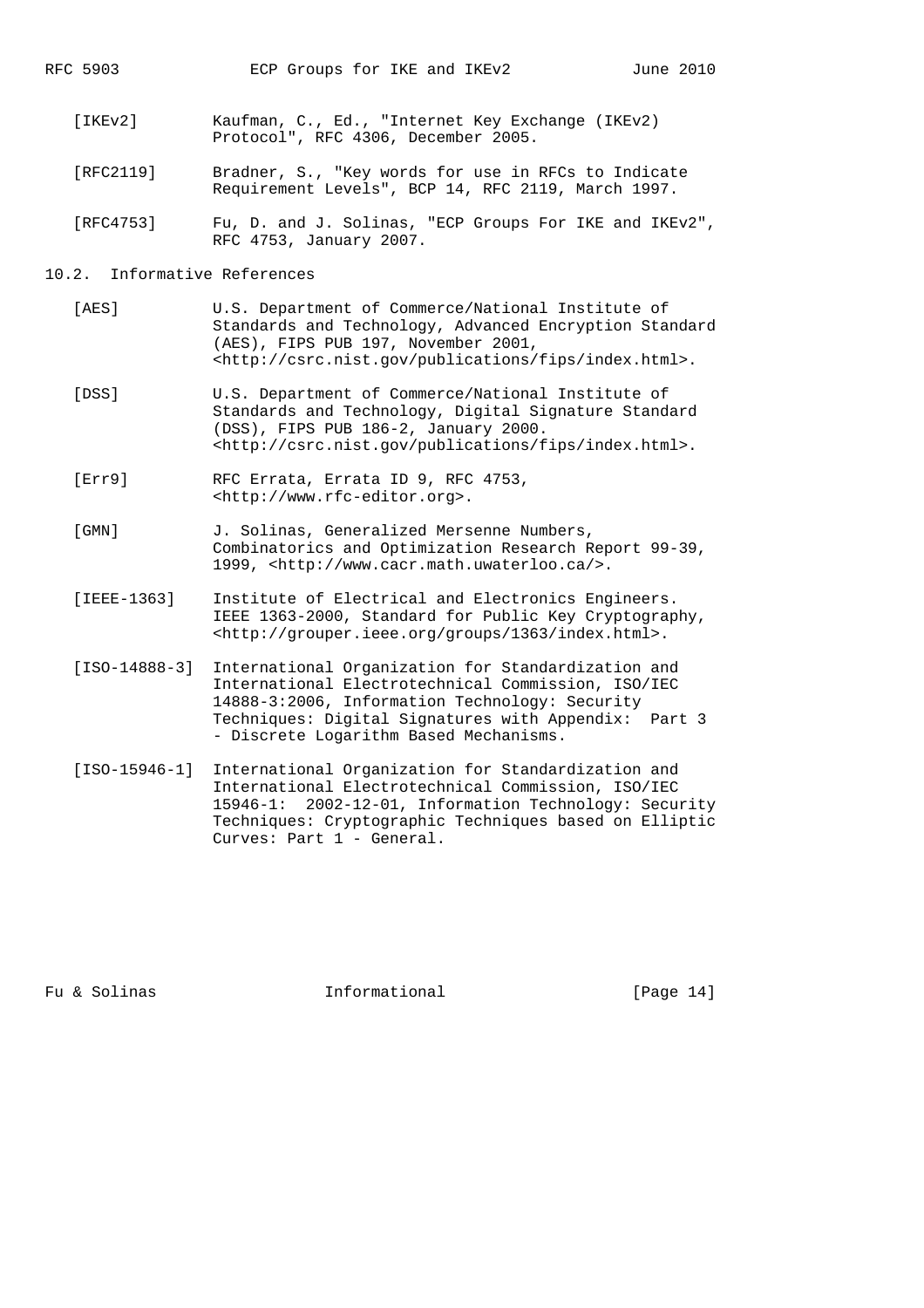- [ISO-15946-2] International Organization for Standardization and International Electrotechnical Commission, ISO/IEC 15946-2: 2002-12-01, Information Technology: Security Techniques: Cryptographic Techniques based on Elliptic Curves: Part 2 - Digital Signatures.
- [ISO-15946-3] International Organization for Standardization and International Electrotechnical Commission, ISO/IEC 15946-3: 2002-12-01, Information Technology: Security Techniques: Cryptographic Techniques based on Elliptic Curves: Part 3 - Key Establishment.
- [ISO-15946-4] International Organization for Standardization and International Electrotechnical Commission, ISO/IEC 15946-4: 2004-10-01, Information Technology: Security Techniques: Cryptographic Techniques based on Elliptic Curves: Part 4 - Digital Signatures giving Message Recovery.
- [ISO-18031] International Organization for Standardization and International Electrotechnical Commission, ISO/IEC 18031:2005, Information Technology: Security Techniques: Random Bit Generation.
- [NIST] U.S. Department of Commerce/National Institute of Standards and Technology. Recommendation for Pair- Wise Key Establishment Schemes Using Discrete Logarithm Cryptography, NIST Special Publication 800-56A, March 2006, <http://csrc.nist.gov/CryptoToolkit/KeyMgmt.html>.
- [SEC2] Standards for Efficient Cryptography Group. SEC 2 Recommended Elliptic Curve Domain Parameters, v. 1.0, 2000, <http://www.secg.org>.
- [X9.62-1998] American National Standards Institute, X9.62-1998: Public Key Cryptography for the Financial Services Industry: The Elliptic Curve Digital Signature Algorithm. January 1999.
- [X9.62-2005] American National Standards Institute, X9.62:2005: Public Key Cryptography for the Financial Services Industry: The Elliptic Curve Digital Signature Algorithm (ECDSA).

Fu & Solinas Thermational Fu & Solinas (Page 15)